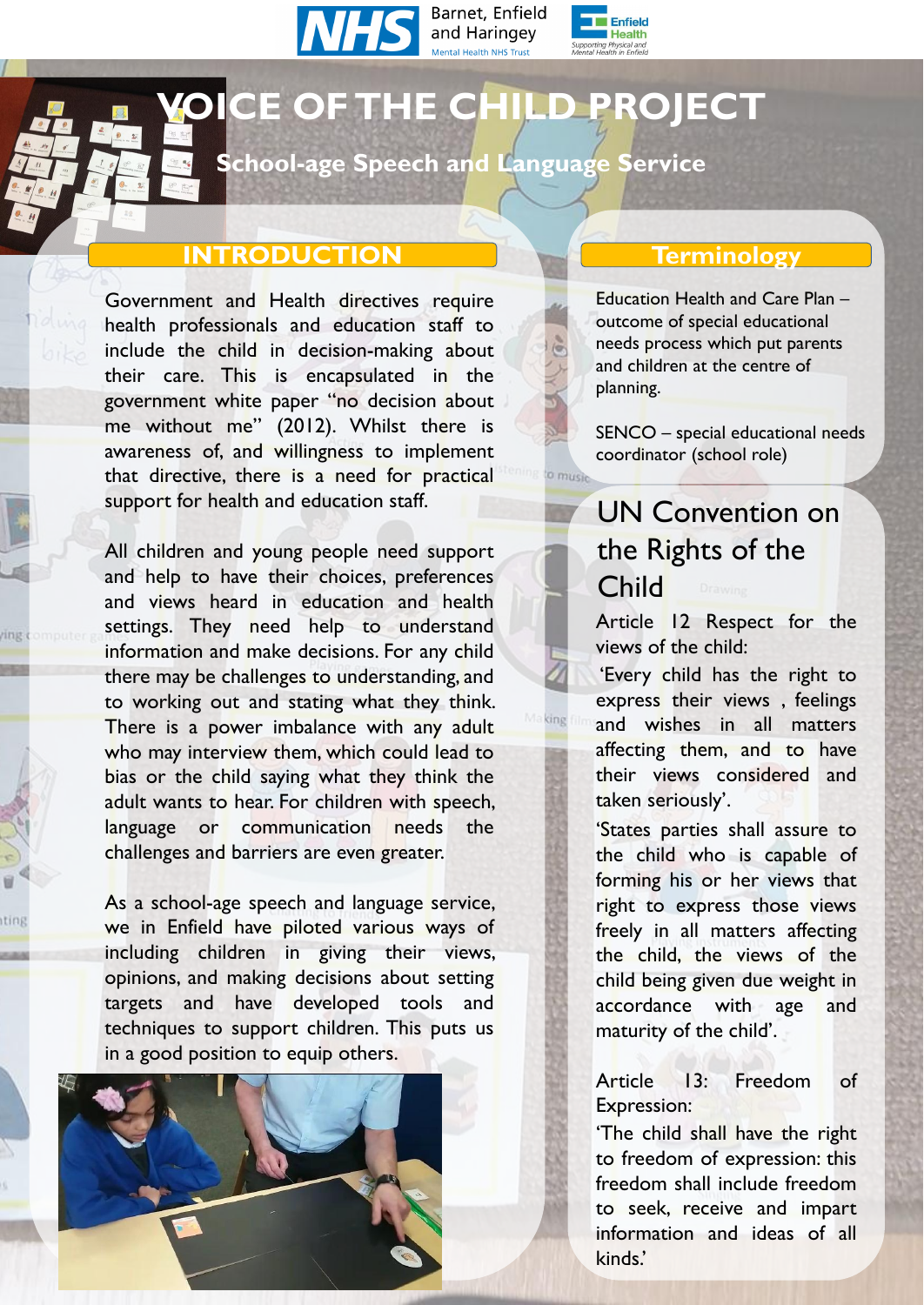# **Actions**

- Identify tools and techniques to gain the voice of the child
- Develop a lead role for Voice of the Child
- Enable Speech and Language team to use these tools
- Raise awareness amongst Enfield Schools
- Raise awareness amongst other health professionals
- Build a resource of materials and examples of practice
- Work with parents for collaborative approach
	-





**Me first** 

Tiger Mankey

BAAS

• Use Talking Mats<sup>©</sup> for target setting and measure change

# **Case Studies**

#### **Outcomes**

• Make a toolkit consisting of video and printable resources (Dragon's Den Bid)

- Lead role designated for Voice of the Child
- Talking Mats© identified as a key tool to be used by all school-age speech and language therapists and brief tutorial given
- Lead for Voice of the Child attained accredited trainer status for

- SENCO conference led by School-age Speech and Language Service providing awareness, challenges, demonstrations and experience of using tools
- Presentation to other health professionals and pilot joint working
- Resources available for Free Time, Secondary Transition concerns, Communication strengths and difficulties.
- Parent meetings and presentation at Our Voice conference
- Modelling use of Talking Mats<sup>©</sup> within schools to school staff

#### Talking Mats©

Primary school age girl with autism spectrum disorder (ASD) with poor level of attention and engagement. Teacher was attempting to write the "all about me" section for an Education Health and Care Plan (EHCP). Speech and Language therapist (SALT) worked with teacher to prepare symbols about activities outside of school. SALT coached the teacher to use Talking Mats<sup>©</sup> approach with the girl. She engaged really well with the process. The information she provided about her likes and dislikes was of good quality. It was apparent that she was able to process so much better than using conversation even with visual support. She also enjoyed it and requested to do more of it on a subsequent occasion. The teacher noted that the quality and quantity of information was better than using questions.